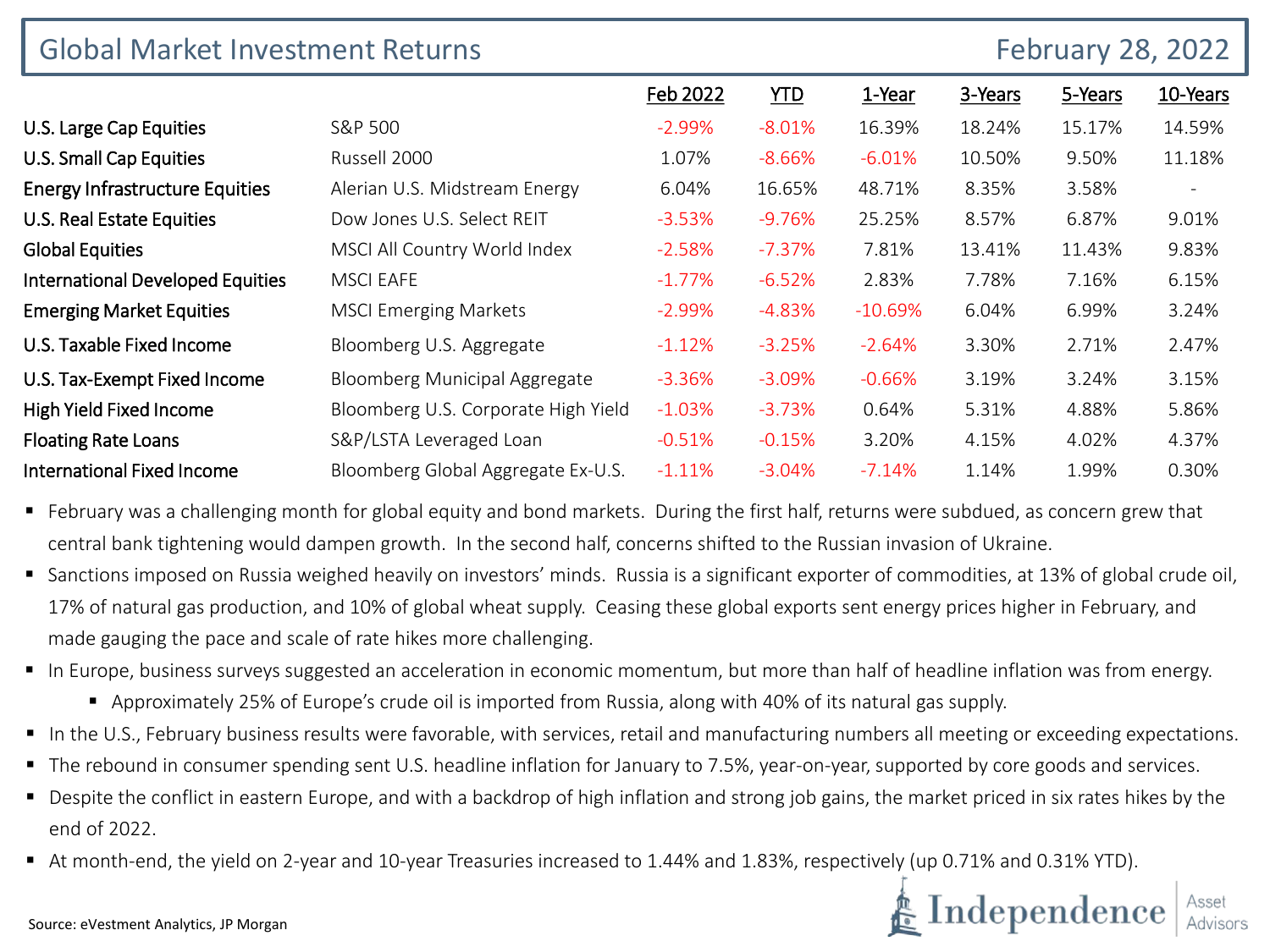- The Fed's preferred inflation gauge, Core PCE deflector, increased 5.2% in January from one year prior; the largest increase since 1983.
	- Headline CPI reflects the total inflation in an economy, while Core CPI excludes highly variable factors such as food and energy.
- Treasury Futures are pricing in 2-year inflation at 4.2% and 10-year inflation at 2.7% (Bloomberg 3/4/2022).

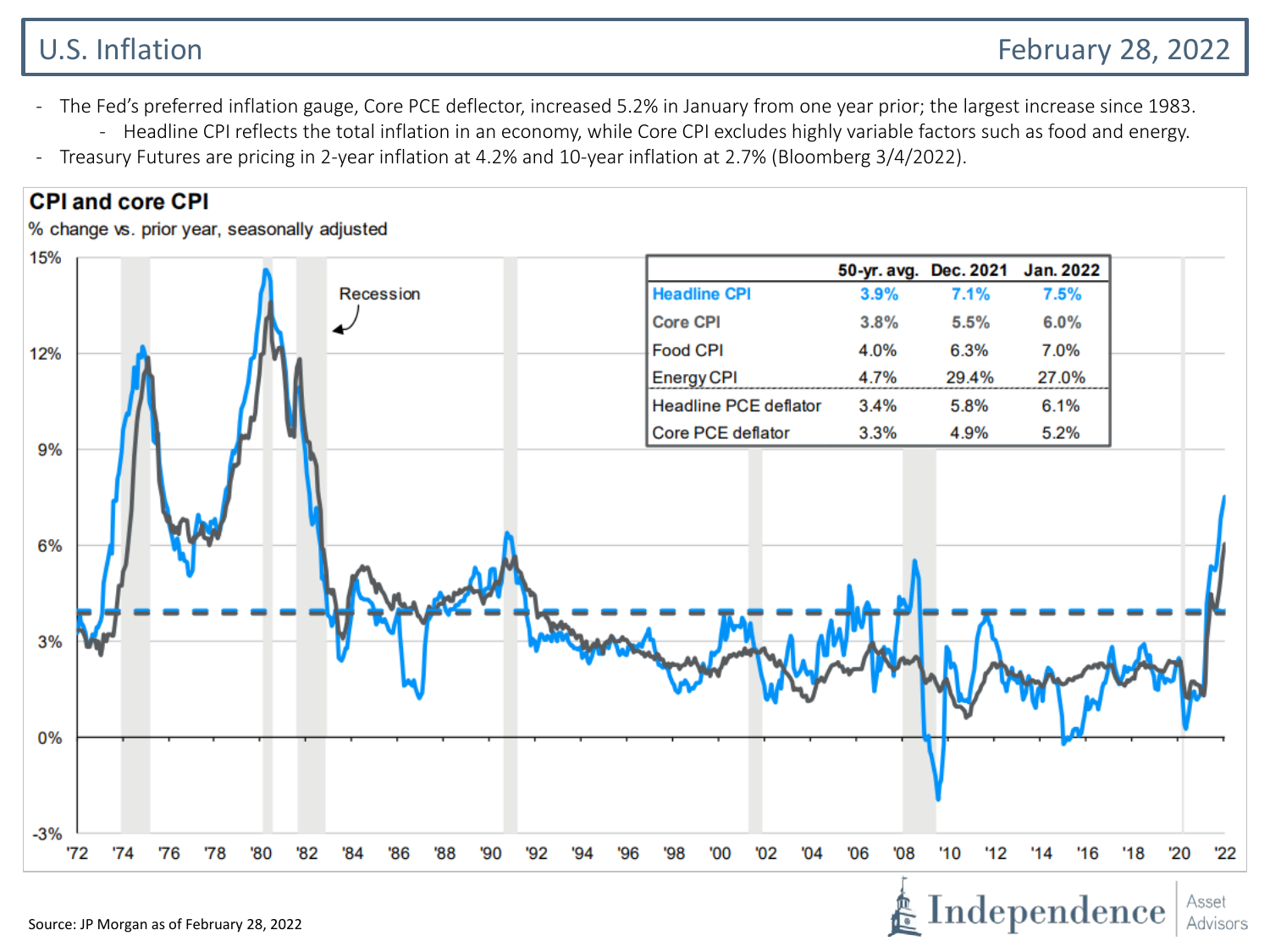# U.S. Interest Rates February 28, 2022

- Russia's invasion of Ukraine has made it increasingly difficult to predict the pace and scale of the Federal Reserve's rate increases in 2022.
- Bets that the Fed will announce a super-sized interest rate hike when it meets in March have declined sharply.
	- One week prior, the probability of a 0.5% rate hike was 34%, while the current probability is only 8% (per data from CME Group).

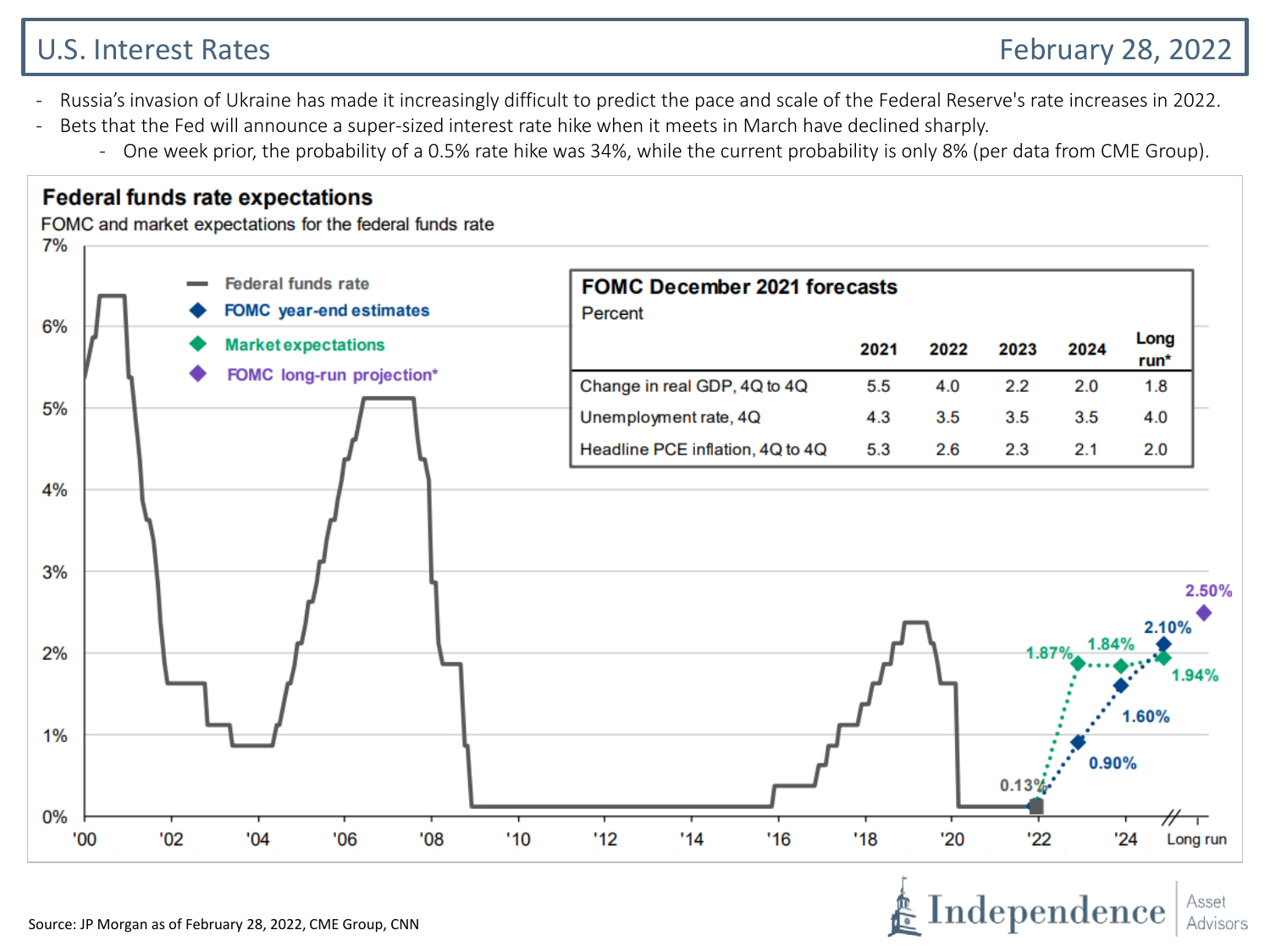Independence

- The U.S. dollar weakened 0.3% against the Canadian dollar in February, ending the month with an exchange rate of 1.2662.
- Canada's economy began 2022 well, despite a lingering impact from Omicron and the protests that shut down the border crossings.
- During the fourth quarter, Canada's economy grew 6.7% on an annualized basis, which beat the central bank's own forecast of 5.8%.
- With the economy ending the year finally bigger than it was before the pandemic, the central bank elected to raise its key borrowing rate.
- At its March meeting, the Bank of Canada raised interest rates by 0.25% to 0.50%, and additional hikes are expected in 2022.



| Date Range | <b>USD to CAD</b> | $+/-$   | <b>\$USD 1,000,000</b> | <b>CAD Profile</b> |                            |  |  |
|------------|-------------------|---------|------------------------|--------------------|----------------------------|--|--|
| <b>YTD</b> | 1.2656-1.2662     | $+0.1%$ | Ξ.<br>\$CAD 1,266,232  | *Inflation Rate    | 5.1% (Jan 2022)            |  |  |
| 1-Year     | 1.2738-1.2662     | $-0.6%$ | @ 1.2662               | Interest Rate      | $0.50\%$ (Mar 2022)        |  |  |
| 3-Years    | 1.3165-1.2662     | $-3.8%$ | (2/28/2022)            | Information        | http://www.bankofcanada.ca |  |  |
|            |                   |         |                        |                    |                            |  |  |

\*Total CPI Inflation Sources: xe.com, Statistics Canada, bankofcanada.com, Bloomberg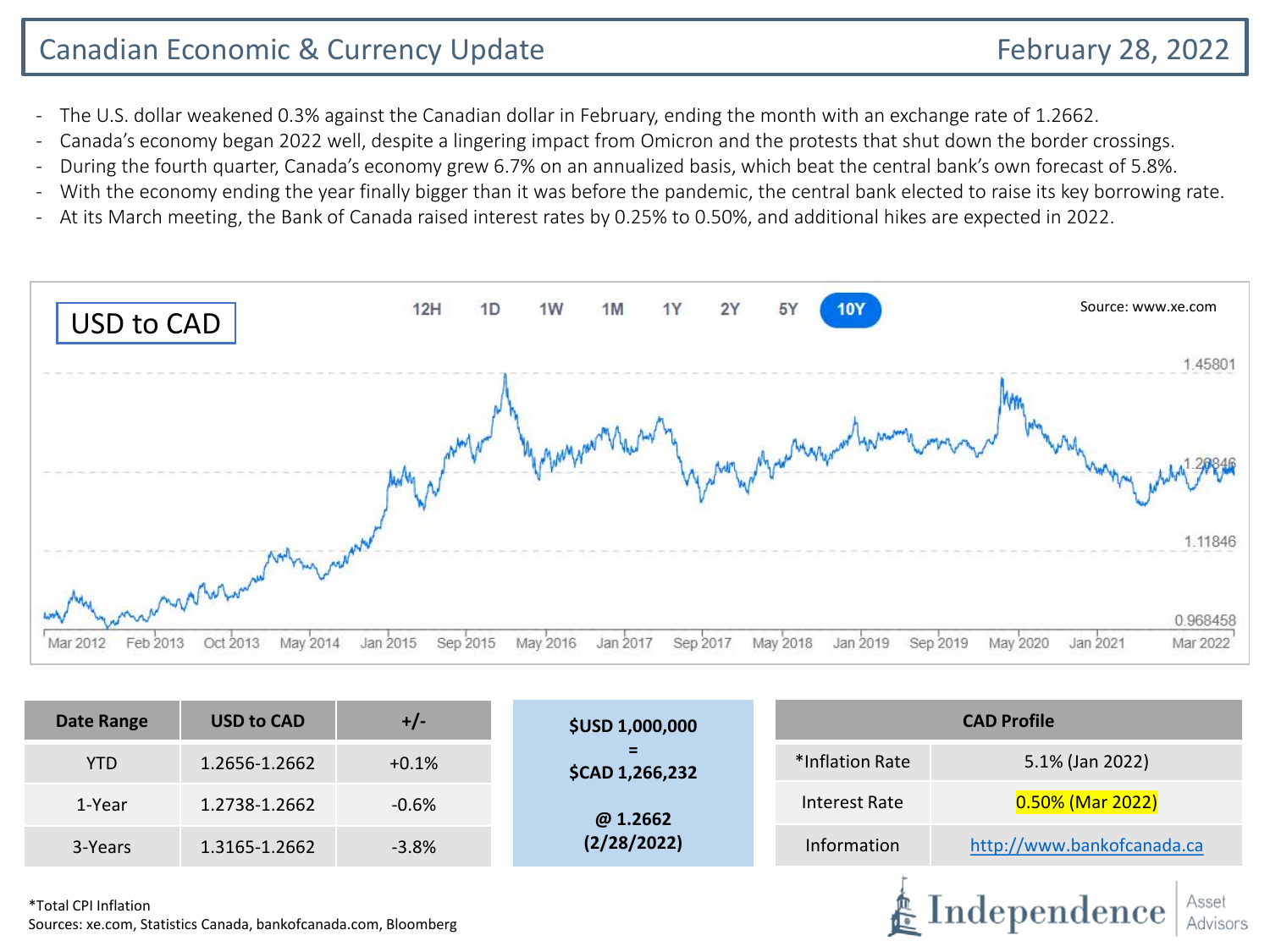## Copper Price History & Outlook February 28, 2022

The larger chart below shows the historical daily COMEX copper price, which is displayed in U.S. dollars per pound. The chart provides 20 years of price history as well as past recessions. The embedded chart provides a zoomed-in image of the year-to-date copper price movement.

Copper prices were down \$0.01 per pound year-to-date, or -0.2% (2/28/2022). Since the \$2.10 low point on March 23, 2020, prices have risen \$2.35 per pound, or 112%.

#### The price of copper was \$4.45 per pound as of February 28, 2022.



## Copper Price Outlook

The price of copper increased \$0.13 per pound in February, or 3.0%. During the month, prices moved as much as 0.34% higher, or 7.9%, before ending the month just a penny lower than where they began the year.

The higher monthly prices were predominately attributable to production declines, with Chile recording its lowest January copper output since September 2011. As a reminder, Chile is responsible for more than 25% of global copper production.

Prices spiked higher in early March amid a surging demand in Europe for metal. Looking ahead, analysts expect concerns about supply disruptions and low global stockpiles to continue, with further pressure coming from the Russia/Ukraine conflict, a slowing Chinese economy, and higher interest rates in developed markets.

The most recent projections showed May 2022 futures rising to \$4.70 per pound.

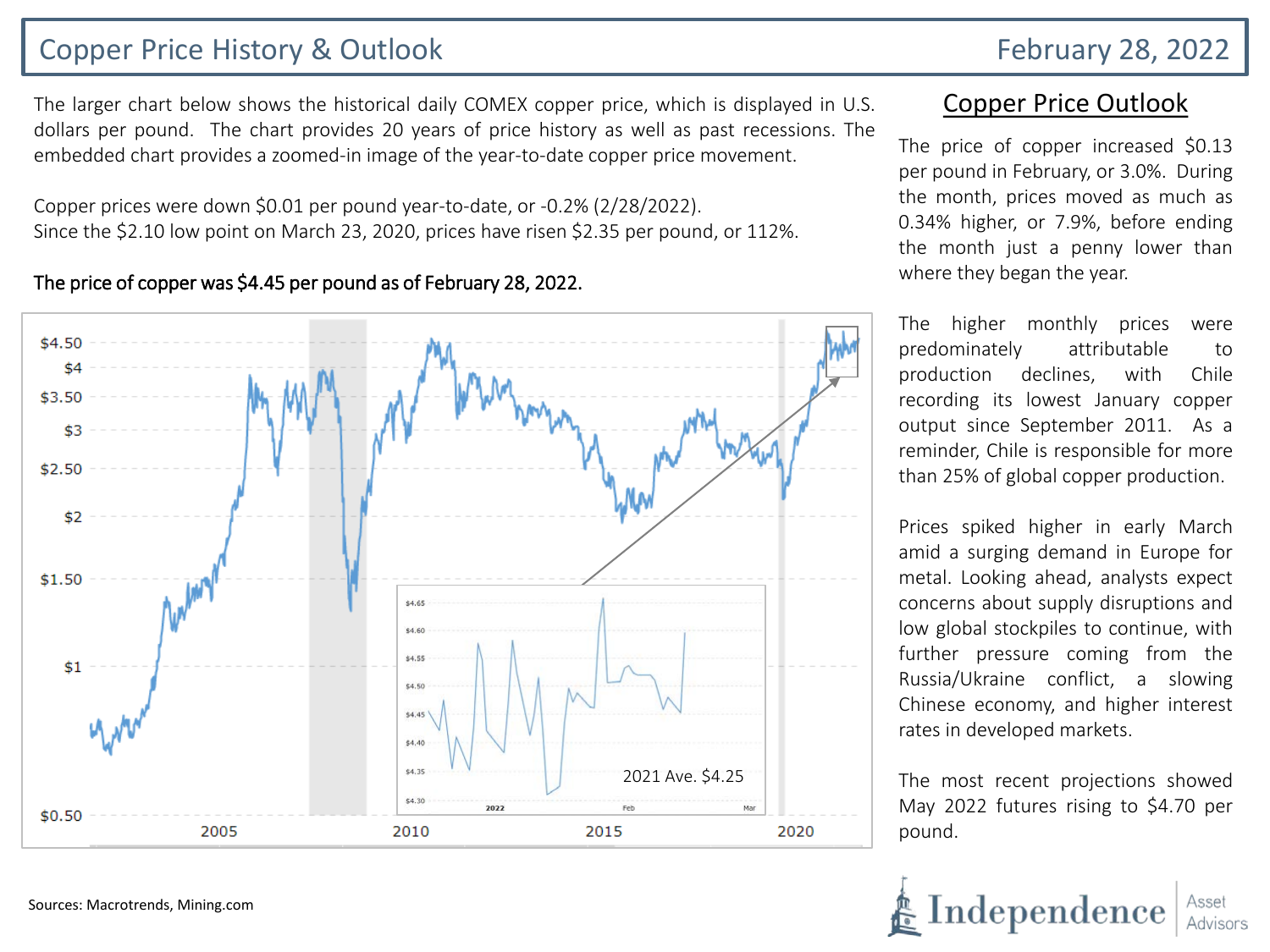# Aluminum Price History & Outlook **February 28, 2022**

The primary chart below shows the historical monthly price of aluminum for the past 25 years. The secondary chart shows the daily price movement over the past 12 months.

Prices are in USD per tonne (London Metal Exchange).

Aluminum prices were up \$561 per tonne year-todate, or 20% (2/28/2022). Since the \$1,472 low point on April 6, 2020, prices have risen \$1,897, or 129%

### The all-time record price of aluminum was \$3,271.25 per tonne, which occurred in July of 2008.



## Aluminum Price Outlook

3638.0 3500

2250

Aluminum prices ended February up \$348 per tonne, or 11.5%. The higher price per tonne was underpinned by fears of supply disruptions, with futures briefly hitting a record high of \$3,546 per tonne before settling slightly below the \$3,500 mark on the last day of trading in February.

By March 2<sup>nd</sup> the price of aluminum had set a new record of \$3,638 per tonne. The early March price surge came amid sanctions imposed on Russia that banned its financial institutions from accessing the SWIFT global payments system, which could impact its industrial activities and energy exports. Russia's aluminum production accounts for 6% of the global supply, and natural gas is heavily used in producing electricity for smelters.

Looking ahead, while uncertain, current projections are for aluminum to trade lower at \$3,070 by the end of the first quarter, and \$2,880 at by the end of the year.

Independence